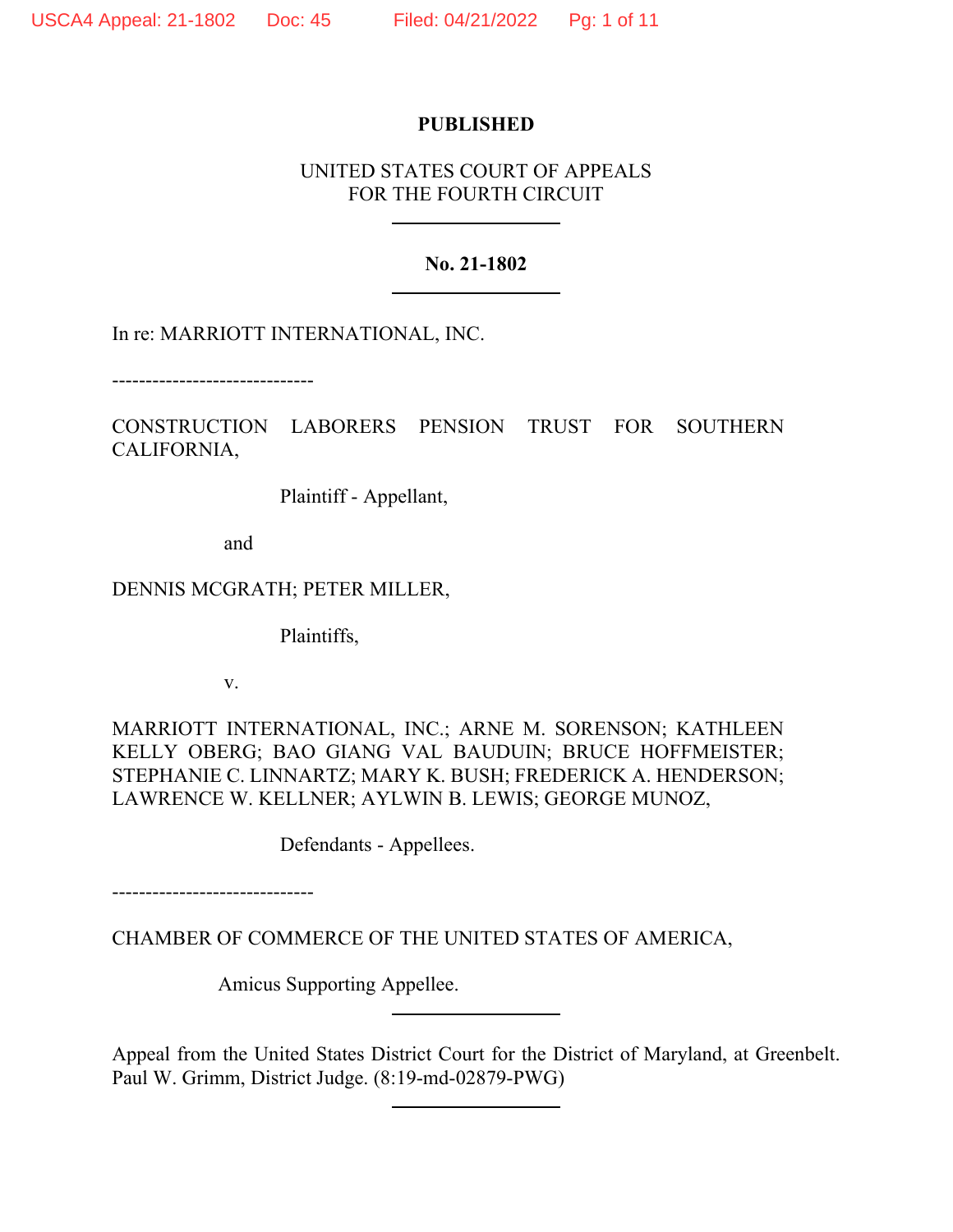Argued: March 10, 2022 Decided: April 21, 2022

Before AGEE, RUSHING, and HEYTENS, Circuit Judges.

Affirmed by published opinion. Judge Heytens wrote the opinion, in which Judge Agee and Judge Rushing joined.

**ARGUED:** Carol C. Villegas, LABATON SUCHAROW LLP, New York, New York, for Appellant. Jason J. Mendro, GIBSON, DUNN & CRUTCHER LLP, Washington, D.C., for Appellees. **ON BRIEF:** Ross M. Kamhi, David Saldamando, LABATON SUCHAROW LLP, New York, New York, for Appellant. Jeffrey S. Rosenberg, Washington, D.C., Adam H. Offenhartz, Laura K. O'Boyle, Andrei F. Malikov, GIBSON, DUNN & CRUTCHER LLP, New York, New York, for Appellees. Tara S. Morrissey, Paul Lettow, UNITED STATES CHAMBER LITIGATION CENTER, Washington, D.C.; Judson O. Littleton, Daniel J. Richardson, SULLIVAN & CROMWELL LLP, Washington, D.C., for Amicus Chamber of Commerce of the United States of America.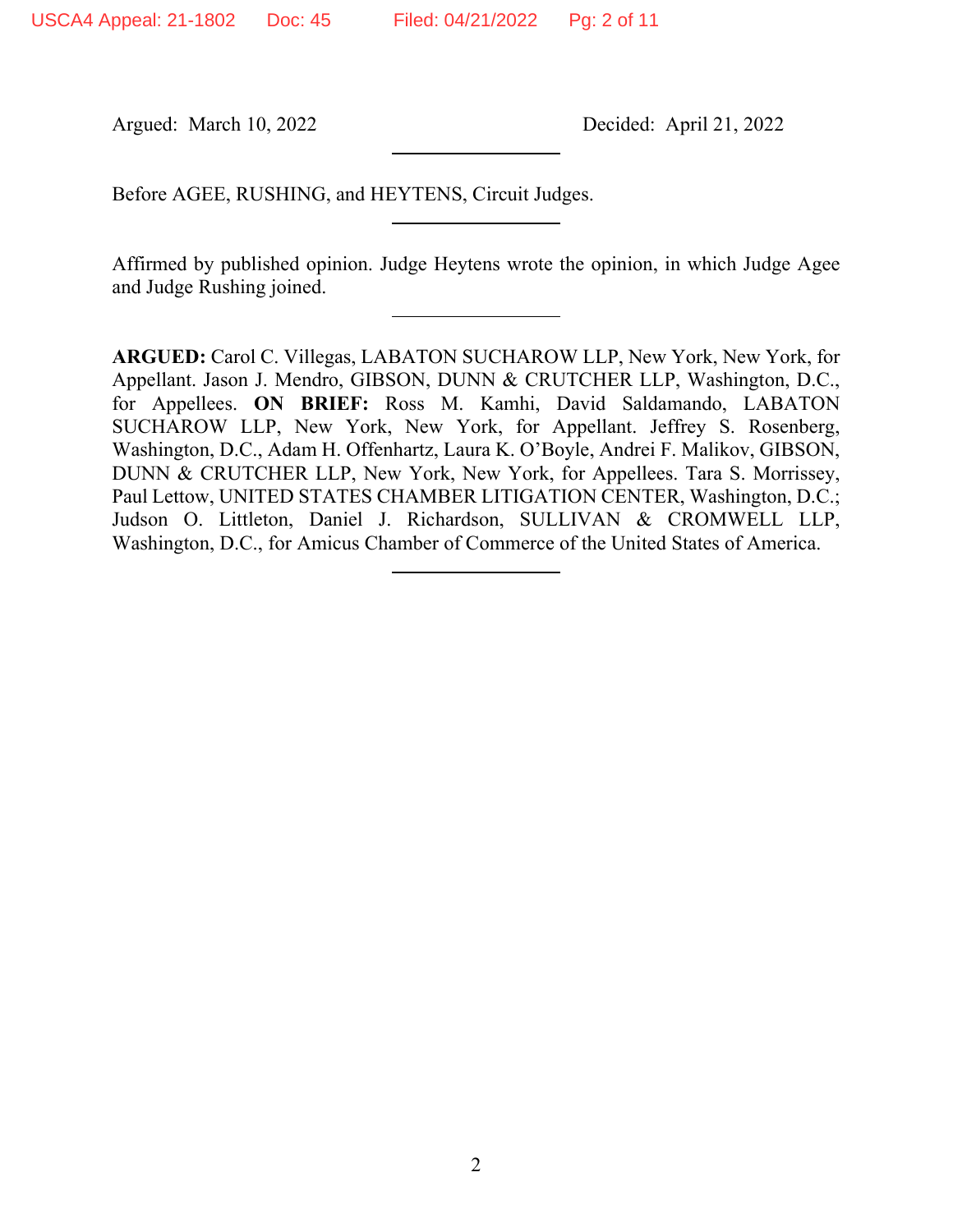TOBY HEYTENS, Circuit Judge:

Following a major data breach targeting servers owned by Marriott International, various investors alleged that Marriott and its executives violated federal securities laws by omitting material information about data vulnerabilities in their public statements. Because the investors have not adequately alleged that any of Marriott's statements were false or misleading when made, we affirm the district court's dismissal of the complaint.

I.

In 2016, Marriott merged with Starwood Hotels and Resorts Worldwide. In doing so, "Marriott subsumed all of Starwood and its operations, including Starwood's computer systems, reservation software, and databases, as well as all the sensitive personal information in those databases." JA 578.

Two years later, Marriott learned that malware had impacted approximately 500 million guest records in the Starwood guest reservation database, resulting in the second largest data breach in history. Soon after, the Construction Laborers Pension Trust for Southern California (the investor) filed a putative class action against Marriott and nine of its officers and directors, alleging that Marriott's failure to disclose severe vulnerabilities in Starwood's IT systems rendered 73 different public statements false or misleading in violation of Section 10(b) of the Securities Exchange Act of 1934 and Securities and Exchange Commission Rule 10b-5. The investor also brought a claim for secondary liability against the executives under Section 20(a) of the 1934 Act.

The district court granted Marriott's motion to dismiss with prejudice, concluding that the complaint "failed to adequately allege a false or misleading statement or omission,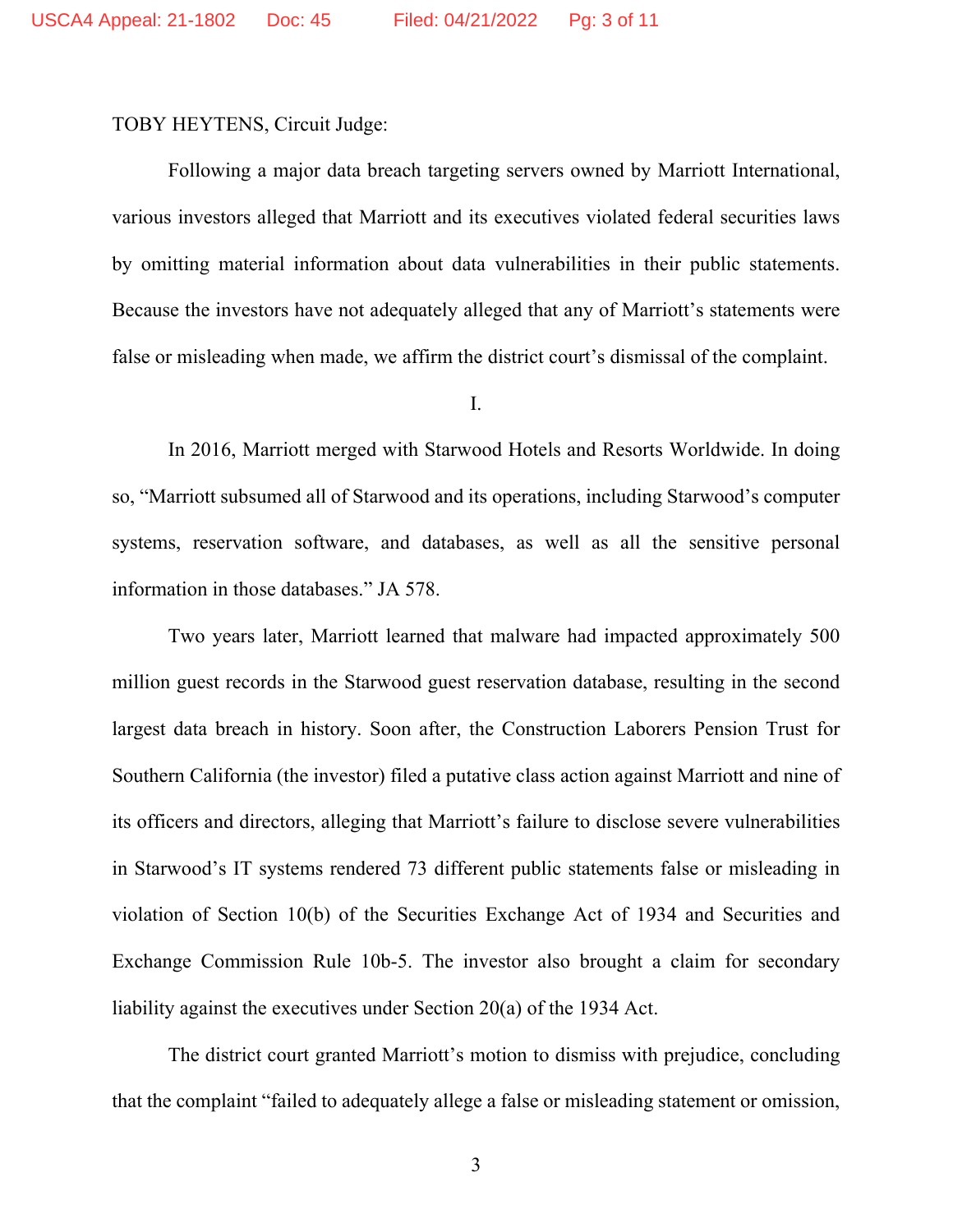a strong inference of scienter, and loss causation," which doomed the claim under Section 10(b) and Rule 10b-5 as well as the secondary liability claim. JA 1317. The investor appealed, dropping its challenge to 55 of the statements while maintaining its challenge to the other 18. We review the grant of a motion to dismiss de novo, accepting the complaint's factual allegations as true and drawing all reasonable inferences in favor of the plaintiff. *KBC Asset Mgmt. v. DXC Tech. Co.*, 19 F.4th 601, 607 (4th Cir. 2021).

## II.

To state a claim under Sections 10(b) and 20(a) of the Securities Exchange Act of 1934 and SEC Rule 10b-5, a plaintiff must first allege a "material misrepresentation or omission by the defendant." *Stoneridge Inv. Partners, LLC v. Scientific-Atlanta, Inc.*, 552 U.S. 148, 157 (2008); see *Yates v. Municipal Mortg. & Equity, LLC*, 744 F.3d 874, 894 n.8 (4th Cir. 2014) ("Section 20(a) liability is derivative of [Section] 10(b)."); see also 15 U.S.C. §§ 78j(b), 78t(a); 17 C.F.R. § 240.10b-5. The plaintiff must identify "a *factual* statement or omission—that is, one that is demonstrable as being true or false." *Longman v. Food Lion, Inc.*, 197 F.3d 675, 682 (4th Cir. 1999). The challenged statement or omission must also be about something consequential—or, as the law puts it, "*material*." *Id.* And the plaintiff must allege that the defendant either said something that is "*false*" or left something out that renders "*misleading*" the "public statements" the defendant made. *Id.*

That last point is critical to this case: Not all material omissions are actionable. Although investors would surely prefer to know everything about a company, Section 10(b) and Rule 10b-5 "do not create an affirmative duty to disclose any and all material information." *Matrixx Initiatives, Inc. v. Siracusano*, 563 U.S. 27, 44 (2011). Rather,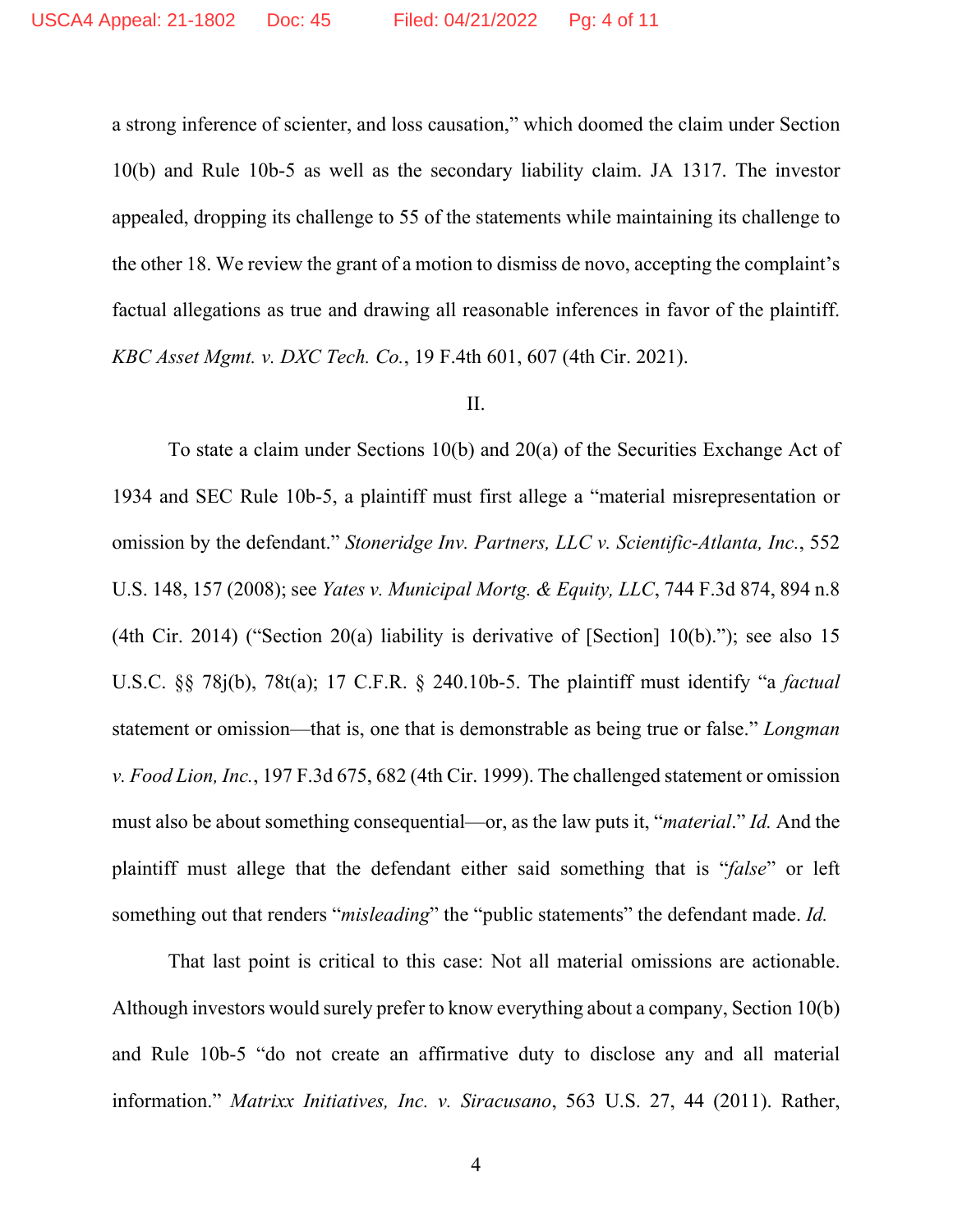"[d]isclosure is required . . . only when necessary 'to make . . . statements made, in the light of the circumstances under which they were made, not misleading.'" *Id.* (quoting 17 C.F.R.  $\S$  240.10b-5(b)). In other words, an omission is actionable only if—absent the fact omitted—"a reasonable investor, exercising due care, would gather a false impression from a statement, which would influence an investment decision." *Phillips v. LCI Int'l, Inc.*, 190 F.3d 609, 613 (4th Cir. 1999). As a result, "companies can control what they have to disclose" by "controlling what they say to the market." *Matrixx Initiatives*, 563 U.S. at 45.

On appeal, the investor focuses on three categories of statements: statements about the importance of protecting customer data; privacy statements on Marriott's website; and cybersecurity-related risk disclosures. Because the complaint failed to adequately allege that any of the challenged statements was false or rendered any of Marriott's public statements misleading, the district court correctly held that the investor has not stated a valid claim under Section 10(b) and Rule 10b-5. For that same reason, the district court also correctly held that the investor has not stated a valid claim under Section 20(a). See *Yates*, 744 F.3d at 894 n.8.

#### A.

The first set of statements the investor challenges involves the importance of data protection to Marriott's business. For example, in SEC submissions, Marriott repeatedly stated that "the integrity and protection of customer, employee, and company data is critical to us as we use such data for business decisions and to maintain operational efficiency." JA 782, 811, 835. By "failing to disclose . . . the vulnerable state of Starwood's IT systems,"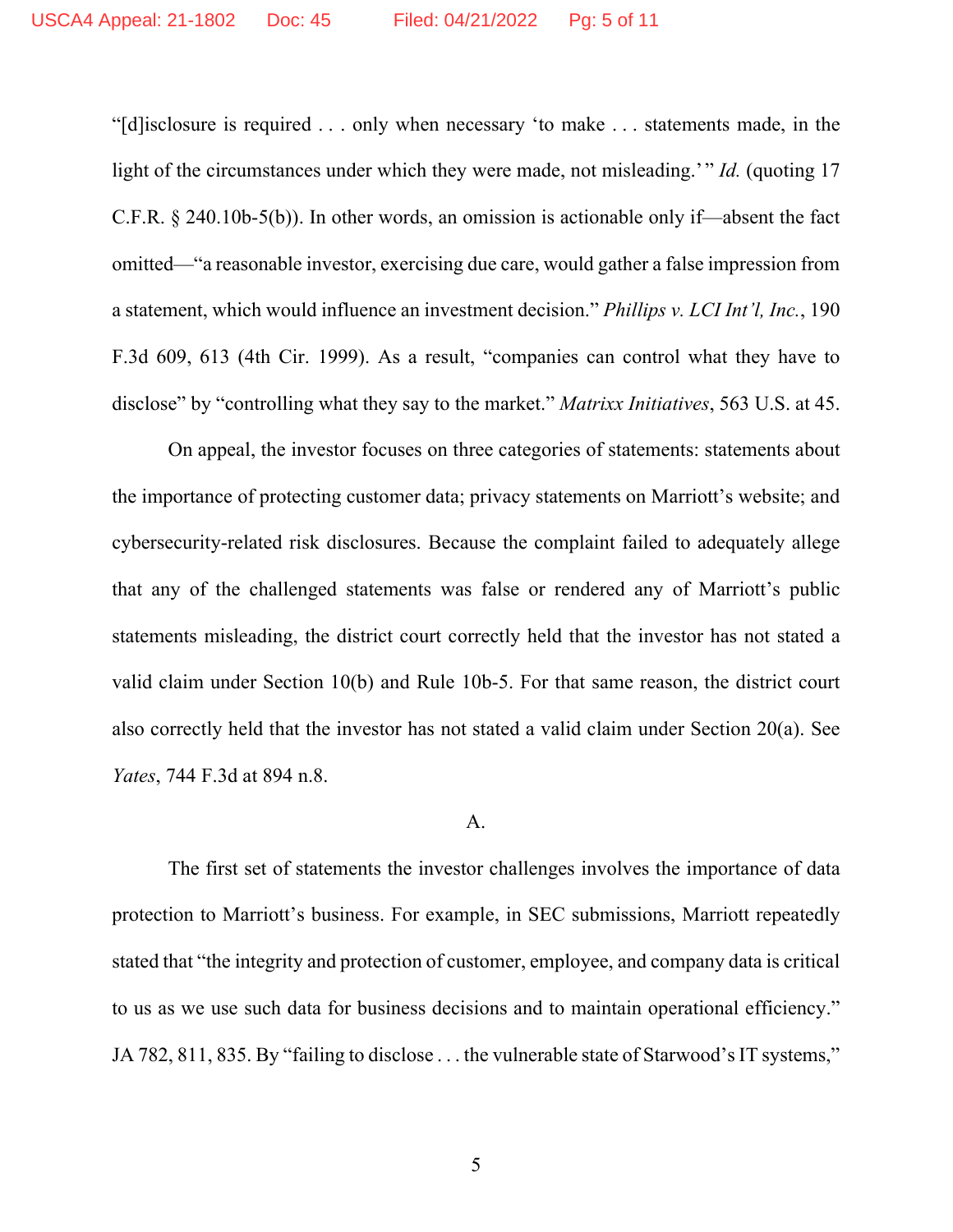the investor insists, these statements "creat[ed] the misleading impression that Marriott was securing and protecting the customer data acquired from Starwood." Investor Br. 52–53.

We are unpersuaded. The "basic problem" with the complaint on this point is that "the facts it alleges do not contradict [Marriott's] public disclosures." *Teachers' Ret. Sys. of La. v. Hunter*, 477 F.3d 162, 182 (4th Cir. 2007). Indeed, the investor's whole theory of the case turns on those statements being true—*i.e.*, that data integrity *is* "critically important to Marriott and its investors." Investor Br. 4.<sup>[1](#page-5-0)</sup>

Reiterating this basic truth is neither misleading nor creates the false impression the investor suggests. The investor relies heavily on district court decisions concluding that "statements touting the strength or quality of an important business operation are false, and thus actionable, when those operations are, in reality, deficient." *In re Equifax Inc. Sec. Litig.*, 357 F. Supp. 3d 1189, 1220 (N.D. Ga. 2019); see Investor Br. 53, 57–58. But even assuming we agreed with those decisions (a point we need not decide), Marriott made no such representation. Instead, as the district court here explained, Marriott's public statements about the importance of data protection did not "assign a quality to Marriott's cybersecurity that it did not have." JA 1361. "[I]ndeed, unlike the statements found to be

<span id="page-5-0"></span> $<sup>1</sup>$  Marriott's statement that data security was "critically important" to it also amounts</sup> to little more than puffery. See *Dunn v. Borta*, 369 F.3d 421, 431 (4th Cir. 2004) ("[T]he judiciary has long distinguished between mere puffing statements utilizing opinion and exaggeration to pitch a sale, on the one hand, and factual statements that constitute fraudulent misrepresentations, on the other."). "[P]uffery will often not be actionable" under the securities fraud laws, *Longman*, 197 F.3d at 683, and as we explain, we will not treat Marriott's puffery any differently.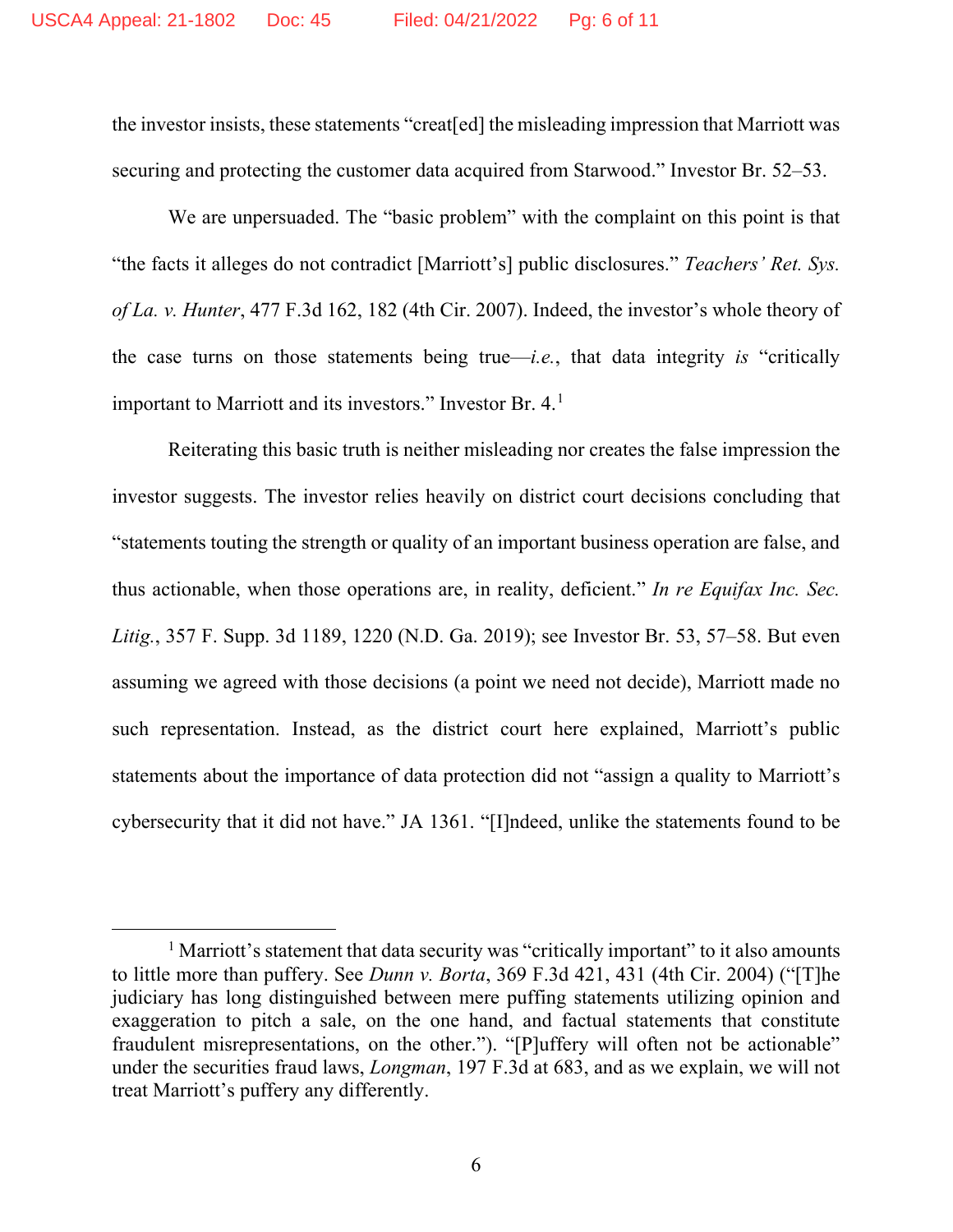actionable in *Equifax*, Marriott made no characterization at all with respect to the quality of its cybersecurity, only that Marriott considered it important." *Id.*

Nor could a reasonable reader of Marriott's public statements have understood the company to be overrepresenting the extent to which it was "securing and protecting the customer data" (Investor Br. 52–53), especially when taken together with the other statements Marriott made in the same SEC filing. The reason is straightforward: Marriott's SEC submission discloses the key risks that the investor alleges made Starwood's systems vulnerable. The company, Marriott repeatedly warned, may "fail[ ] to keep pace with developments in technology"; its systems "may not be able to satisfy" the "information, security, and privacy requirements" imposed by laws and regulations; and there were risks of "significant theft, loss, or fraudulent use of " company and customer data and "[b]reaches in the security of our information systems." See, *e.g.*, JA 784–85.

#### B.

The investor's arguments about a series of privacy statements Marriott posted on various websites fail for similar reasons. On its own website, Marriott stated that it "seek[s] to use reasonable organizational, technical and administrative measures to protect" personal data, while noting that "no data transmission or storage system can be guaranteed to be 100% secure." JA 804, 851. Starwood's website, in turn, said that the company "recognize[d] the importance of information security"; was "constantly reviewing and enhancing our technical, physical, and logical security rules and procedures"; and that its "web sites and servers have security measures in place to help protect your personal data."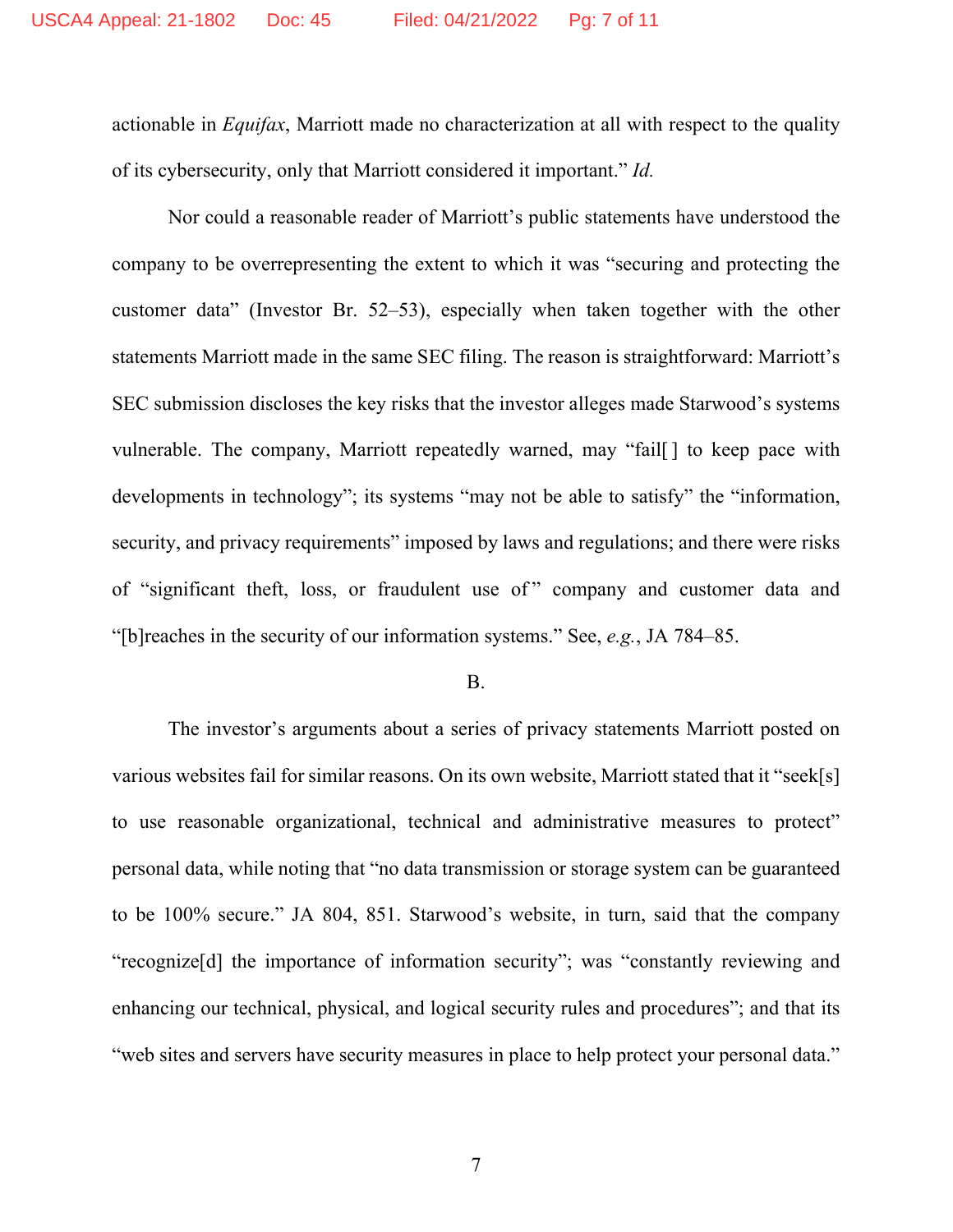JA 828. At the same time, the Starwood site cautioned that " 'guaranteed security' does not exist either on or off the Internet." *Id.*

Again—even assuming all of the complaint's factual allegations are true—none demonstrates that the challenged privacy statements were false or misleading. Indeed, the complaint concedes that Marriott devoted resources and took steps to strengthen the security of Starwood's systems. And "[t]he fact that a company has suffered a security breach does not demonstrate that the company did not place significant emphasis on maintaining a high level of security." *Equifax*, 357 F. Supp. 3d at 1221 (quotation marks omitted).

The remaining privacy statements were accompanied by such sweeping caveats that no reasonable investor could have been misled by them. For example, Marriott's assurance that "personal data will be kept in a form which enables [us] to identify you for no longer than it is necessary for the purposes for which we collected and use your data" specifically noted that "some types of information may be stored indefinitely due to technical constraints." JA 827. And despite high-level representations on Marriott's website that the company "certified" its compliance with certain privacy frameworks (JA 851), Marriott's risk disclosures to the SEC—the content actually directed to investors—specifically warned that the company's systems "may not be able to satisfy" the "increasingly demanding" and "changing" legal and regulatory requirements. See, *e.g.*, JA 784.

C.

We also disagree with the investor's assertion that Marriott's cybersecurity risk disclosures were materially misleading because they "warned of risks that had already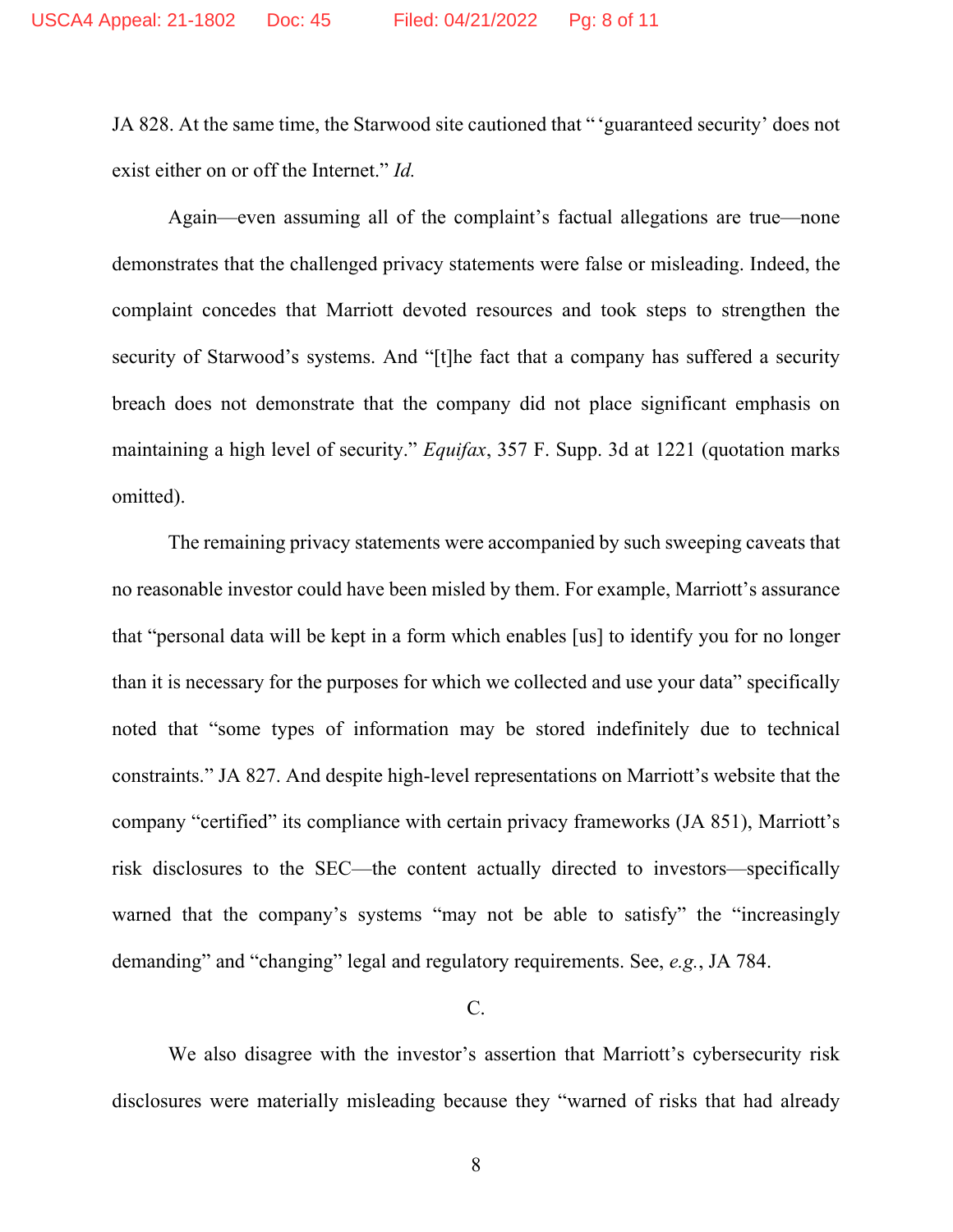materialized." Investor Br. 65–66. To be sure, "[a] generic warning of a risk will not suffice when undisclosed facts on the ground would substantially affect a reasonable investor's calculations of probability." *Singer v. Reali*, 883 F.3d 425, 442 (4th Cir. 2018) (quotation marks omitted). For that reason, warning of "risks that 'could' or 'may' occur' might be misleading to a reasonable investor where the defendant "knew that those risks had materialized," but only if the risk disclosures "speak[] entirely of as-yet-unrealized risks and contingencies and do not alert[] the reader that some of these risks may already have come to fruition." *In re Alphabet, Inc. Sec. Litig.*, 1 F.4th 687, 703–04 (9th Cir. 2021) (quotation marks omitted). In contrast, a risk disclosure's forward-looking statements do not "constitute[] misleading omissions about current or past challenges" when "the disclosure also acknowledge[s] that the company had already experienced the sort of challenges that it would have to overcome in order to achieve its stated objective." *Id.* (quotation marks and citation omitted).[2](#page-8-0)

The investor argues that Marriott twice warned generally about events that could occur when it knew those events *had in fact* already occurred. Although we construe the complaint's allegations about the underlying facts in the light most favorable to the investor, we must first "strip[] . . . allegations of mischaracterizations and exaggeration, [and] focus on whether the exact statement in its true context constitutes a material

<span id="page-8-0"></span><sup>&</sup>lt;sup>2</sup> Such risk disclosures generally also lack materiality because "[t] hey are not meant to educate investors on what harms are currently affecting the company," so "a reasonable investor would be unlikely to infer anything" from them about the company's current state of affairs. *Bondali v. Yum! Brands, Inc.*, 620 Fed. Appx. 483, 491 (6th Cir. 2015).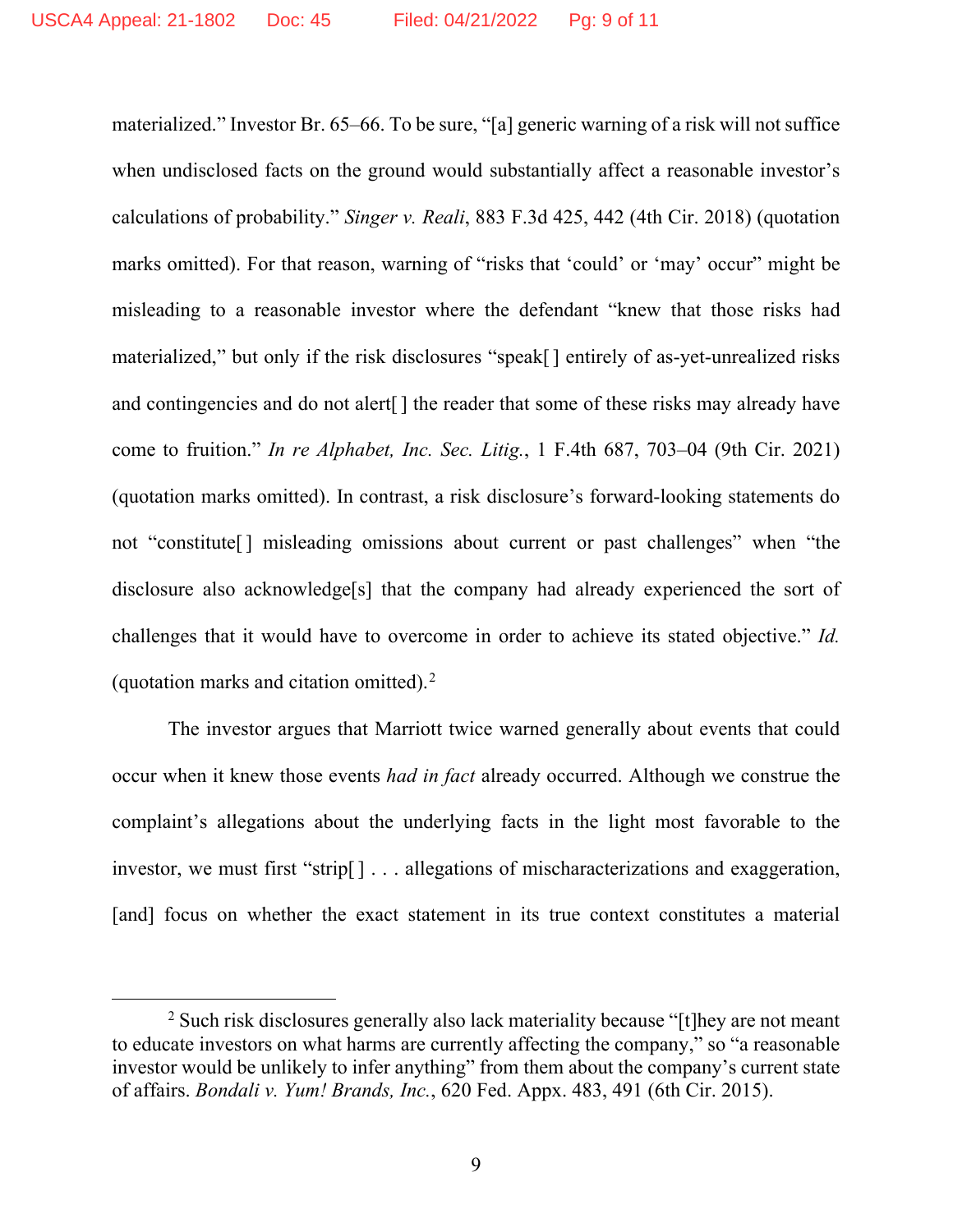representation." *Phillips*, 190 F.3d at 617. And, when we do so, we conclude the investor has failed to identify any statement that was false or misleading when made.

For example, the investor takes issue with Marriott's warning that its "systems . . . may not be able to satisfy" the "changing requirements" of "the payment card industry" (see, *e.g.*, JA 784), arguing that Marriott "warned only generally of the possibility that Marriott would not be able to comply with the requirements of the payment card industry" after "the Board knew that Starwood was not . . . compliant" with the Payment Card Industry Data Security Standards (PCI DSS). Investor Br. 66–67. But the investor's assertion that Marriott and its executives were "aware that they were not satisfying [PCI DSS] requirements" (Investor Br. 67) is not supported by the investor's own allegations. According to the complaint, Marriott's consultant reported that Starwood's "[b]rand standards *did not mandate* PCI compliance," not that Starwood's systems were, in fact, not compliant. JA 705 (emphasis added). At most, the consultant's report informed Marriott only that Starwood's systems might not satisfy PCI DSS requirements—which is what Marriott stated in its risk disclosures.

The investor also argues that, despite having "actual knowledge of the Data Breach," Marriott's SEC disclosures from November 6, 2018 "warned generally of the risk that Marriott could face disruptive cyber security incidents," such as "[e]fforts to hack or circumvent security measures" and "attempts to affect the integrity of our data." Investor Br. 67 (citing JA 859–60). But Marriott's "disclosure also acknowledged that the company had already experienced the sort of challenges" being discussed. *Alphabet*, 1 F.4th at 703– 04 (quotation marks and citation omitted). Specifically, after learning of the breach,